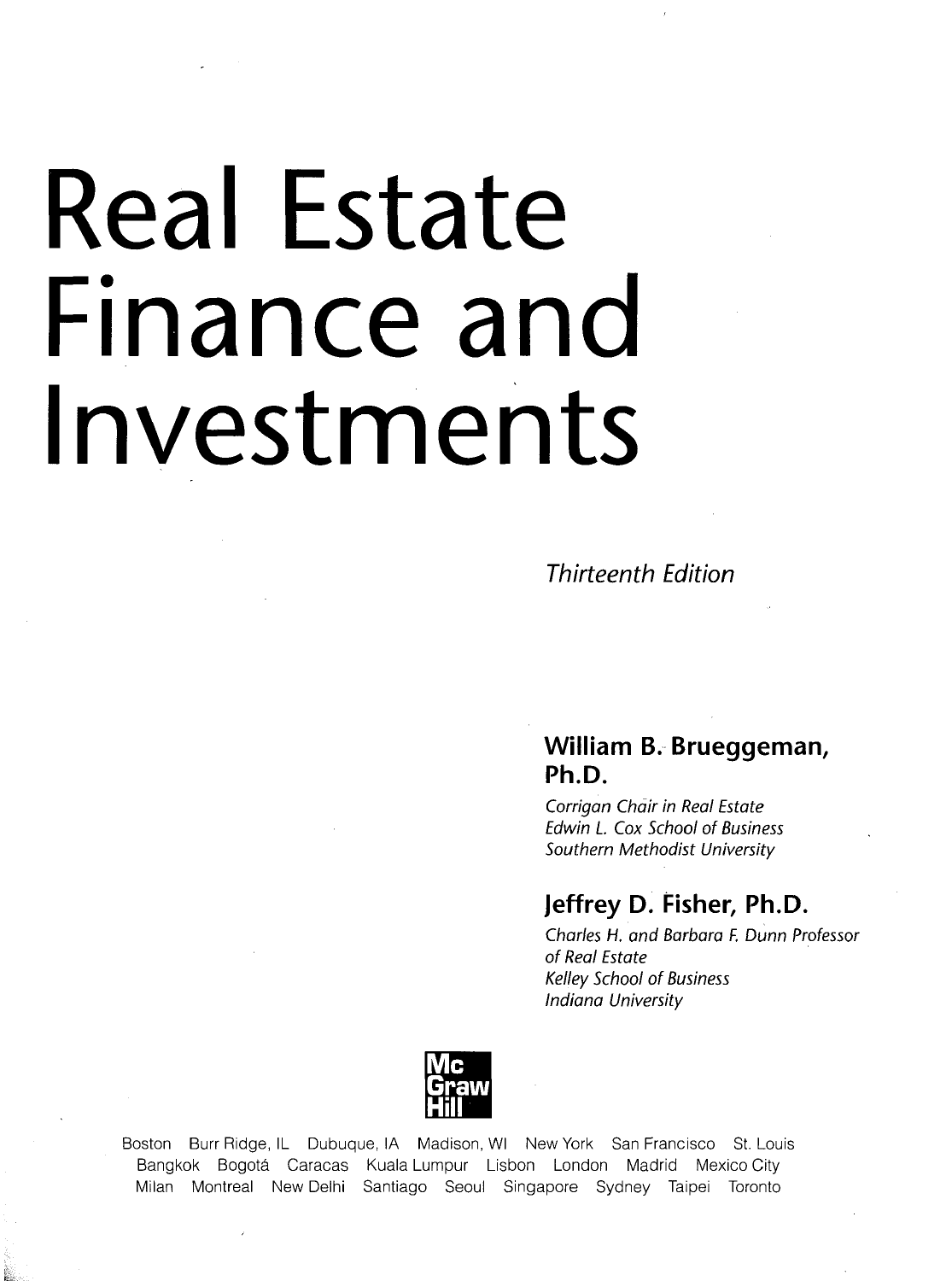# Table of Contents

# **PART ONE** INTRODUCTION

# Chapter 1 An Introduction to Real Estate Investment: Legal Concepts 1

Property Rights and Estates 2 *Definition of Estate 4 Two General Classifications of Estates 4 Examples of Freehold Estates 4 Estates Not Yet in Possession (Future Estates) 5 Examples of Leasehold Estates 5* Interests, Encumbrances, and Easements 6 Assurance of Title 7 *The Meaning of Title 7 Deeds 9* Methods of Title Assurance 9 *Abstract and Opinion Method 10 The Title Insurance Method 11* Recording Acts 12 Limitations on Property Rights 13

#### Chapter 2 **Financing: Notes and Mortgages 15**

Notes 15 The Mortgage Instrument 16 *Definition of a Mortgage 17 Relationship of Note to Mortgage 17 Interests That Can Be Mortgaged 17 Minimum Mortgage Requirements 17 Important Mortgage Clauses 19* Assumption of Mortgage 21 Acquiring Title "Subject to" a Mortgage 21 *Property Covered by a Mortgage 22 Junior Mortgages 22 Recording of Mortgages 22* Other Financing Sources 23 *Seller Financing 23* Land Contracts 23 Default 24 *What Constitutes Default 24* Alternatives to Foreclosure: Workouts 25 *Restructuring the Mortgage Loan 25 Transfer of Mortgage to a New Owner 27 Voluntary Conveyance 28*

*Friendly Foreclosure 28 Prepackaged Bankruptcy 28* Foreclosure 29 *Judicial Foreclosure 29 Redemption 29 Sales of Property 30 Effect of Foreclosure on Junior Lienors 33 Deficiency Judgment 33 Taxes in Default 34* Bankruptcy 35 *Chapter 7 Liquidation 35 Chapter 11 35 Chapter 13 36*

# Chapter 3 The Interest Factor in Financing 40

Compound Interest 40 Compound or Future Value 41 *Calculating Compound Interest Factors 44* Expanding the Use of Financial Calculators 47 Present Value 49 *A Graphic Illustration of Present Value 49 Expanding the Use of Calculators for Finding Present Values 51* Compound or Future Value of an Annuity 53 *Use of Compound Interest Factors for Annuities 55* Present Value of an Annuity 57 *Use of the Present Value of an Annuity Factors 58* Accumulation of a Future Sum 61 Determining Yields, or Internal Rates of Return, on Investments 62 *Investments with Single Receipts 62 Yields on Investment Annuities 65 Effective Annual Yields: Extensions 67 Solving for Annual Yields with Partial Periods: An Extension 68*

# **PART TWO** FINANCING RESIDENTIAL PROPERTIES

# Chapter 4 Fixed Rate Mortgage Loans 72

Determinants of Mortgage Interest Rates: A Brief Overview 72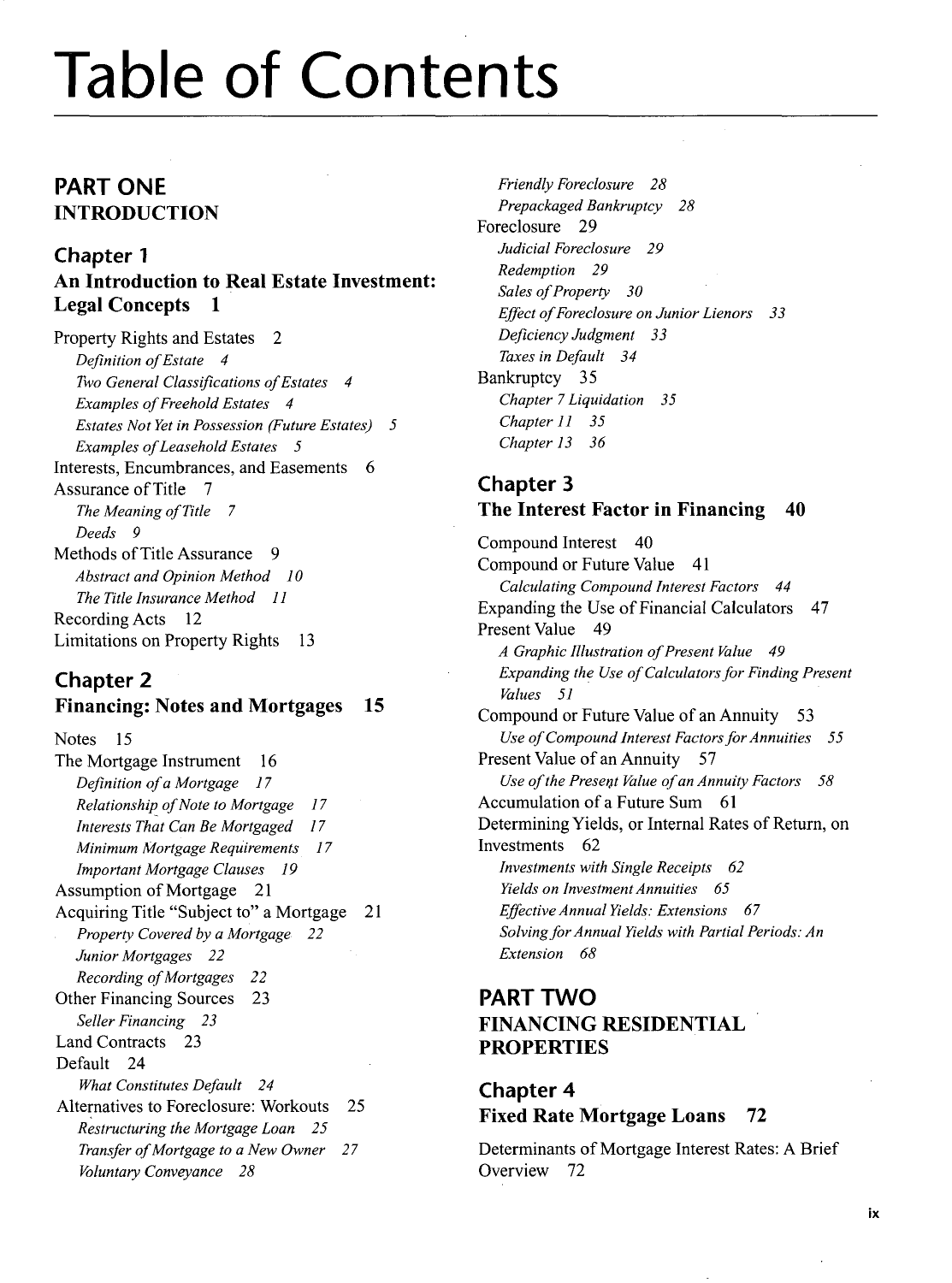*The Real Rate of Interest: Underlying Considerations 73 Interest Rates and Inflation Expectations 73 Interest Rates and Risk. 74 A Summary of Factors Important to Mortgage Loan Pricing 75* Development of Mortgage Loan Payment Patterns 76 *Early Loan Patterns 76 The Constant Amortization Mortgage Loan (CAM) 77 Fully Amortizing, Constant Payment Mortgage Loan (CPM) 78* Constant Payment and Constant Amortization Loans: A Comparison 81 *Determining Loan Balances 84 Loan Closing Costs and Effective Borrowing Costs: Fully Amortized Loans 85 Truth-in-Lending Requirements and the Annual Percentage Rate 88 Loan Fees and Early Repayment: Fully Amortizing Loans 88 Charging Fees to Achieve Yield, or Pricing FRMs 92* Other Loan Patterns 93 *Partially Amortizing Constant Payment Loans 93 Zero Amortization, or "Interest Only" Loans 94 Increasing Loan Balances, or Negative Amortization 95 Interest-Only Option Mortgages 96 Amortization Schedules and Callable Loans 97 Reverse Annuity Mortgages (RAMs) 97* **Appendix Inflation, Mortgage Pricing, and Payment Structuring 103**

#### Chapter 5 Adjustable Rate Mortgages 112

ARMs and Lender Considerations 113 The Price Level Adjusted Mortgage (PLAM) 114 *PLAM: Payment Mechanics 115 ARMs: An Overview 117 A RM Basics Illustrated 117 Other ARM Characteristics* <sup>2</sup> 118 *Additional Basic ARM Loans 120 Importance of the "Teaser Rate " on ARMs 121 Risk Premiums, Interest Rate Risk, and Default Risk on ARMs 123 •* lt -- i: . i::' '": '*Expected Yield Relationships,andjfiterest Rate Risk 125*

*More Complex ARM Features 126 ARM Payment Mechanics 128 Expected Yields on ARMs: A Comparison 133*

# Chapter 6 Residential Financial Analysis 141

Incremental Borrowing Cost 141 *Early Repayment 143 Origination Fees 144 Incremental Borrowing Cost versus a Second Mortgage 145 Relationship between the Incremental Cost and the Loan-to-Value Ratio 145 Differences in Maturities 148* Loan Refinancing 149 *Early Repayment: Loan Refinancing 150 Effective Cost of Refinancing 151 Borrowing the Refinancing Costs 152 Other Considerations 153* Early Loan Repayment: Lender Inducements 155 Market Value of a Loan 156 Effective Cost of Two or More Loans 157 *Second Mortgages and Shorter Maturities 159* Effect of Below-Market Financing on House Prices 160 *Assuming a Lower Loan Balance 162* Cash Equivalency 163 Cash Equivalency: Smaller Loan Balance 164 Cash Equivalency: Concluding Comments 165 Wraparound Loans 166 Buydown Loans 168 **Appendix After-Tax Effective Interest Rate 172**

#### Chapter 7 Single Family Housing: Pricing, Investment, and Tax Considerations 176

Overview **1**76 *Appreciation in House Prices 176 Income and Employment 177 Renting versus Owning 178* Regional Economic Influences on Property Values 185 *Analogy with the Law of Comparative Advantage 188 Economic Base Analysis*—*Location Quotients 189*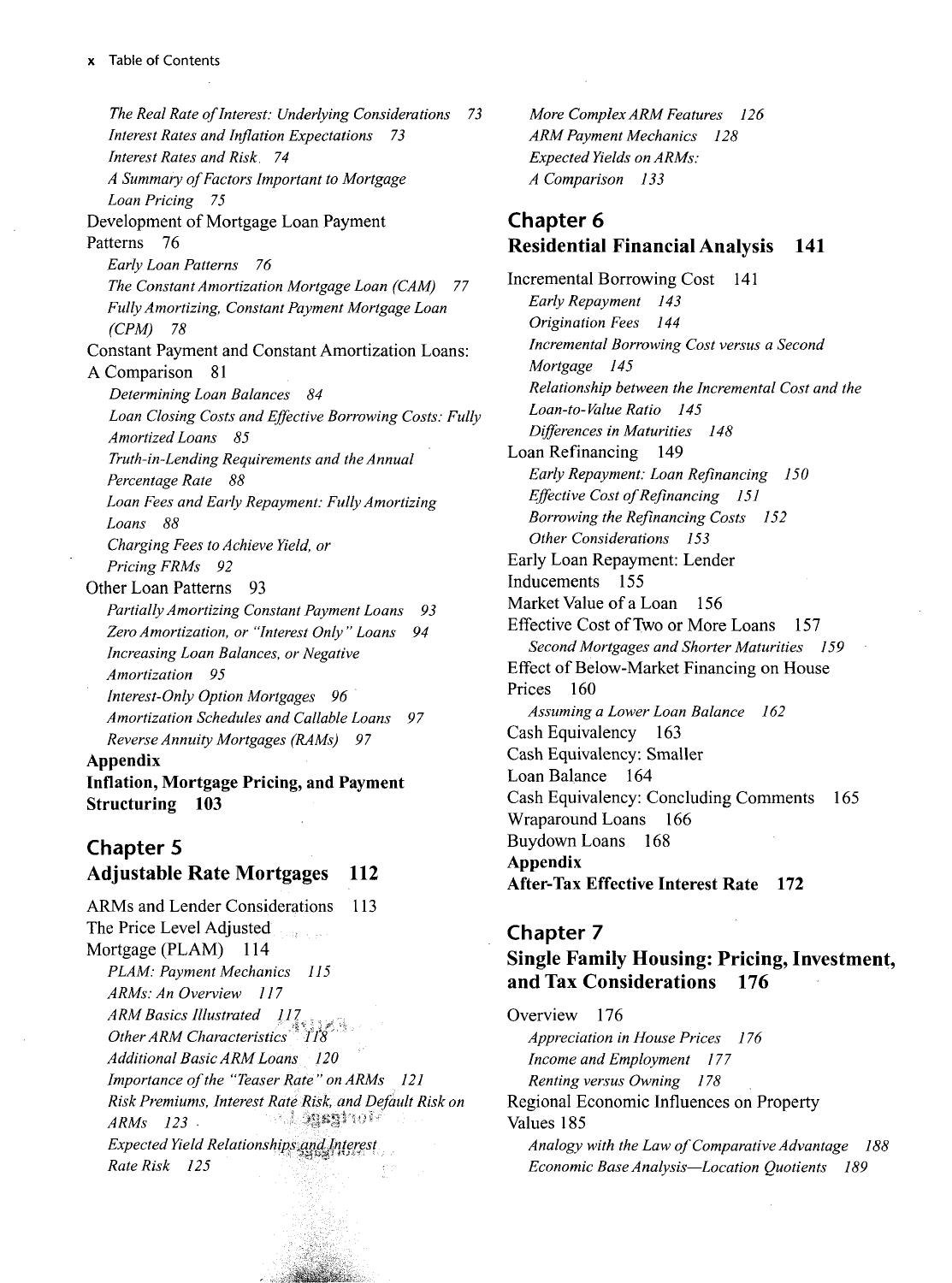Supply Overview 190 *The Influences of Neighborhoods/Municipalities 190 Capitalization Effects: Price Premiums 191 Pricing Property in Specific Submarkets/Locations 192* Investing in "Distressed Properties" 200 *Financial Framework for Analyzing Distressed Properties 201 Acquisition Phase 201 Holding Period Phase 205 Disposition Phase*—*Exit Strategies 205*

#### Chapter 8 Underwriting and Financing Residential Properties 213

Underwriting Default Risk 213 Classification of Mortgage Loans 214 *Conventional Mortgage Loans 214 Insured Conventional Mortgage Loans 216 FHA Insured Mortgage Loans 216 VA Guaranteed Mortgage Loans 217* The Underwriting Process 218 *Borrower Income 218 Verification of Borrower Assets 220 Assessment of Credit History 220 Estimated Housing Expense 222 Other Obligations 222 Compensating Factors 222* The Underwriting Process Illustrated 223 *Underwriting Standards*—*Conventional and Insured Conventional Mortgages 224 Underwriting Standards*—*FHA Insured Mortgages 226 Underwriting Standards*—*VA Guaranteed Mortgages 228 Underwriting and Loan Amounts*—*A Summary 229* The Closing Process 230 *Fees and Expenses 231 Prorations, Escrow Costs, and Payments to Third Parties 231 Statutory Costs 233 Requirements under the Real Estate Settlement and Procedures Act (RESPA) 233* Settlement Costs Illustrated 236 *Federal Truth-in-Lending (FTL) Requirements 237 Truth-in-Lending Sample Disclosure 238 Establishing the APR under Federal Truth-in-Lending Requirements 238 ARMs and Truth-in-Lending Disclosure 239*

# **PART THREE** FINANCING INCOME PROPERTIES (DEBT AND EQUITY)

#### Chapter 9

#### Introduction to Income-Producing Properties: Leases, Rents, and the Market for Space 245

Property Types 245 Supply and Demand Analysis 247 *Local Market Studies of Supply and Demand 250 Location and User-Tenants 251* The Business of Real Estate 253 The "Market" for Income-Producing Real Estate 254 Income Potential—Real Estate Assets 255 *Vacancy 256 Underwriting Leases 257* General Contents of Leases 257 *Leases and Rental Income 258 Leases and Responsibility for Expenses (Recoveries) 261 Comparing Leases: Effective Rent 263* Developing Statements of Cash Flow 266 Leases: Office Properties 268 *Rent Premiums and Discounts for Office Space 268* Leases: Industrial and Warehouse Properties 270 Leases: Retail Properties 271 *The Retail Leasing Environment 2 71 CAM Charges* — *Recoveries 2 72* Leases: Apartment Properties 273

# Chapter 10 Valuation of Income Properties: Appraisal and the Market for Capital 280

Introduction 280 Valuation Fundamentals 280 Appraisal Process and Approaches to Valuation 281 Sales Comparison Approach 282 Income Approach 284 *Capitalization Rate 286 Capitalization Rate*—*A Note of Caution 288 Discounted Present Value Techniques 288 Selection of a Discount Rate (r) 289 Using Approximations to Estimate Reversion Values 291* Land Values: Highest and Best Use Analysis 294 *Volatility in Land Prices 295 "Highest and Best Use "Analysis 295*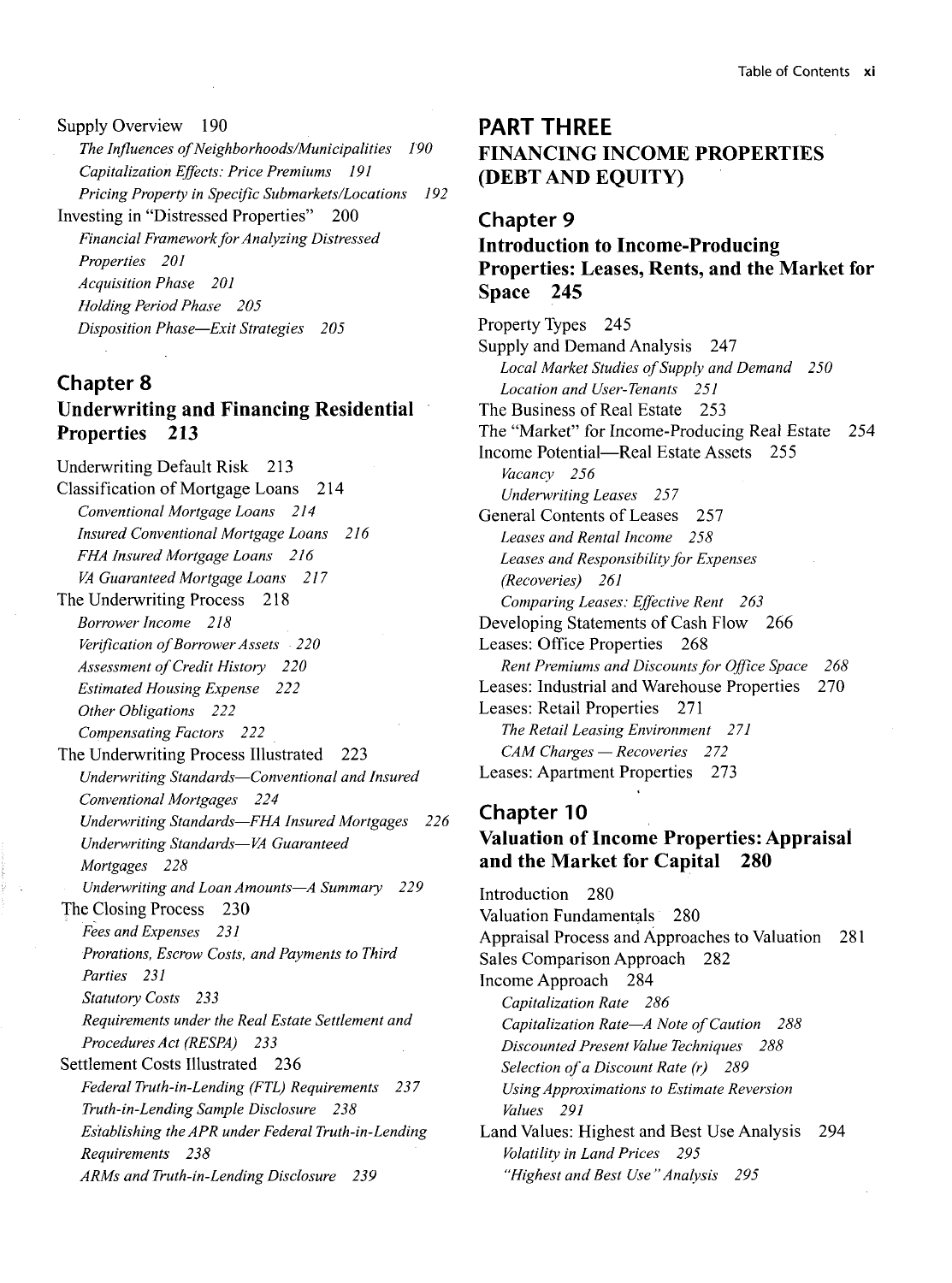Mortgage-Equity Capitalization 296 Reconciliation: Sales Comparison and Income Capitalization Approaches 298 Exploring the Relationships between Changing Market Conditions, Cap Rates, and Property Values 298 A Closing Note on Cap Rates and Market Conditions 302 A Word of Caution—Simultaneous Effects of Real Estate Market Forces and Interest Rates on Property Values 303 Valuation of a Leased Fee Estate 303 Cost Approach 304 Valuation Case Study—Oakwood Apartments 307 *ARGUS Solution 311*

#### Chapter 11

a sa construito de la companheira de la companheira de la companheira de la companheira de la companheira de l<br>La companheira de la companheira de la companheira de la companheira de la companheira de la companheira de la

#### Investment Analysis and Taxation of Income Properties 319

Motivation for Investing 319 Real Estate Market Characteristics and Investment Strategies 320 *"The Real Estate Cycle " 320 Investment Strategies 322* Marketing Investments: Projecting Cash Flows 322 Office Building Example 322 *Base Rent 325 CPI Adjustment 326 Expense Stops 327 Net Operating Income 328 Expected Outlays for Replacements and Capital Improvements 328 Estimated Sale Price 329* Introduction to Investment Analysis 331 *Internal Rate of Return (IRR) 331 Present Value 331 ARGUS Solution 332* Introduction to Debt Financing 332 *Measures of Investment Performance Using Ratios 332 Before-Tax Cash Flow from Sale 334 Summary of Investment Analysis Calculations 335* Taxation of Income-Producing Real Estate 336 Taxable Income from Operation of Real Estate 336 *Depreciation Allowances 337 Loan Points 338 Tax Liability and After-Tax Cash Flow 338* Taxable Income from Disposal of Depreciable Real Property 339 After-Tax Investment Analysis 339 *After-Tax Cash Flow from Operations 339 After-Tax Cash Flow from Sale 341 After-Tax IRR 342*

*Effective Tax Rate 342 A* Note about Passive Losses 343 *Special Expectations to PAL Rules 344*

#### Chapter 12 Financial Leverage and Financing Alternatives 348

Introduction to Financial Leverage 348 *Conditions for Positive Leverage*—*Before Tax 349 Conditions for Positive Leverage*—*After Tax 353* Break-Even Interest Rate 354 Risk and Leverage 356 Underwriting Loans on Income Properties 358 *Market Study and Appraisal 358 Borrower Financials 358 The Loan-to- Value Ratio 359 The Debt Coverage Ratio 359* Other Loan Terms and Mortgage Covenants 360 Alternatives to Fixed Rate Loan Structures 362 Participation Loans 363 *Lender Motivations 363 Investor Motivations 364 Participation Example 364* Sale-Leaseback of the Land 368 *Effective Cost of the Sale-Leaseback 370* Interest-Only Loans 370 Accrual Loans 370 *Structuring the Payment for a Target Debt Coverage Ratio 372* Convertible Mortgages 374 *Lender's Yield on Convertible Mortgage 3 74* Comparison of Financing Alternatives 376 Monument Office Example—ARGUS Solution with a Loan 378 Other Financing Alternatives 380

#### Chapter 13 Risk Analysis 384

Introduction 384 *Comparing Investment Returns 384 Types of Risk 385 Due Diligence in Real Estate Investment Risk Analysis 387 Sensitivity Analysis 387 Partitioning the IRR 391 Variation in Returns and Risk 392* Retail Case Study—Westgate Shopping Center 396 *Westgate Shopping Center Scenario Analysis 399 Westgate Shopping Center*—*ARGUS Analysis 399*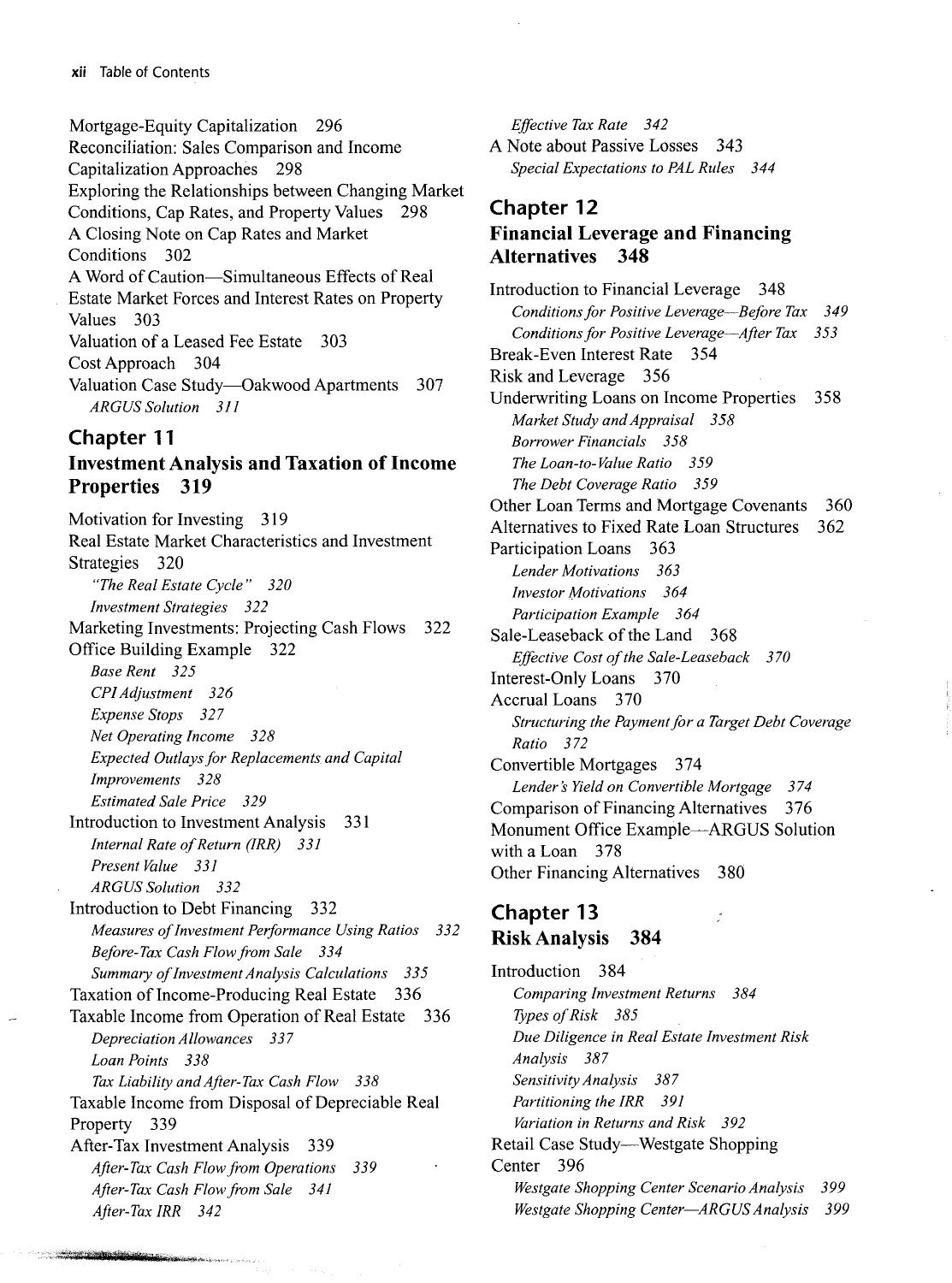Lease Rollover Risk 399 Market Leasing Assumptions with Renewal Probabilities 401 *Market Rent 402 Months Vacant 402 Leasing Commissions 402 Tenant Improvements 402* Industrial Case Study—Worthington Distribution Center 403 *Solution with ARGUS 404* Risk and Leverage 404 A "Real Options" Approach to Investment Decisions 409 *Traditional Approach to Land Valuation 410 Real Option Approach to Land Valuation 410 Real Options Extensions and Strategy 411*

#### Chapter 14

# **Disposition and Renovation of Income Properties 415**

Disposition Decisions 415 *A Decision Rule for Property Disposal 416 IRR* for Holding versus Sale of Property 417 Return to a New Investor 420 *Marginal Rate of Return 420* Refinancing as an Alternative to Disposition 424 *Incremental Cost of Refinancing 424 Refinancing at a Lower Interest Rate 425* Other Disposition Considerations—Portfolio Balancing 426 Renovation as an Alternative to Disposition 427 Renovation and Refinancing 429 Rehabilitation Investment Tax Credits 431 *Low-Income Housing 432*

#### Chapter 15 **Financing Corporate Real Estate** 437

Lease-versus-Own Analysis 437 *Leasing versus Owning*—*An Example 437 Cash Flow from Leasing 438 Cash Flow from Owning 438 Cash Flow from Owning versus Leasing 440 Return from Owning versus Leasing 440 Importance of the Residual Value of Real Estate 441 The Investor s Perspective 443 A Note on Project Financing 444 Factors Affecting Own-versus-Lease Decisions 445* The Role of Real Estate in Corporate Restructuring 450 Sale-Leaseback 451

Refinancing 454 Investing in Real Estate for Diversification 454 **Appendix Real Estate Asset Pricing and Capital Budgeting Analysis:** *A Synthesis* **457**

# **PART FOUR FINANCING PROPOSED PROJECTS**

# Chapter 16 **Financing Project Development 459**

Introduction 459 Overview: The Planning and Permitting Process 459 The Development of Income-Producing Property 462 *Market Risks and Project Feasibility 464 Project Risks 466* Project Development Financing—An Overview 466 Lender Requirements in Financing Project Development 468 *Loan Submission Information for Loan Requests*—*An Overview 468 Contingencies in Lending Commitments 472 The Construction or Interim Loan 473 Methods of Disbursement*—*Construction Lending 474 Interest Rates and Fees 474 Additional Information for Interim Loan Submission 475 Requirements to Close the Interim Loan 475 The Permanent Loan Closing 476* Project Development Illustrated 477 *Project Description and Project Costs 477 Market Data and Tenant Mix 482 Pro Forma Construction Costs and Cash Flow Projections 483* Feasibility, Profitability, and Risk—Additional Issues 486 *Profitability before and after Taxes 486 Sensitivity Analysis, Risk, and Feasibility Analysis 489*

# Chapter 17 **Financing Land Development Projects 496**

Characterization of the Land Development Business 496 The Land Development Process—An Overview 498 *Acquisition of Land*—*Use of the Option Contract 498*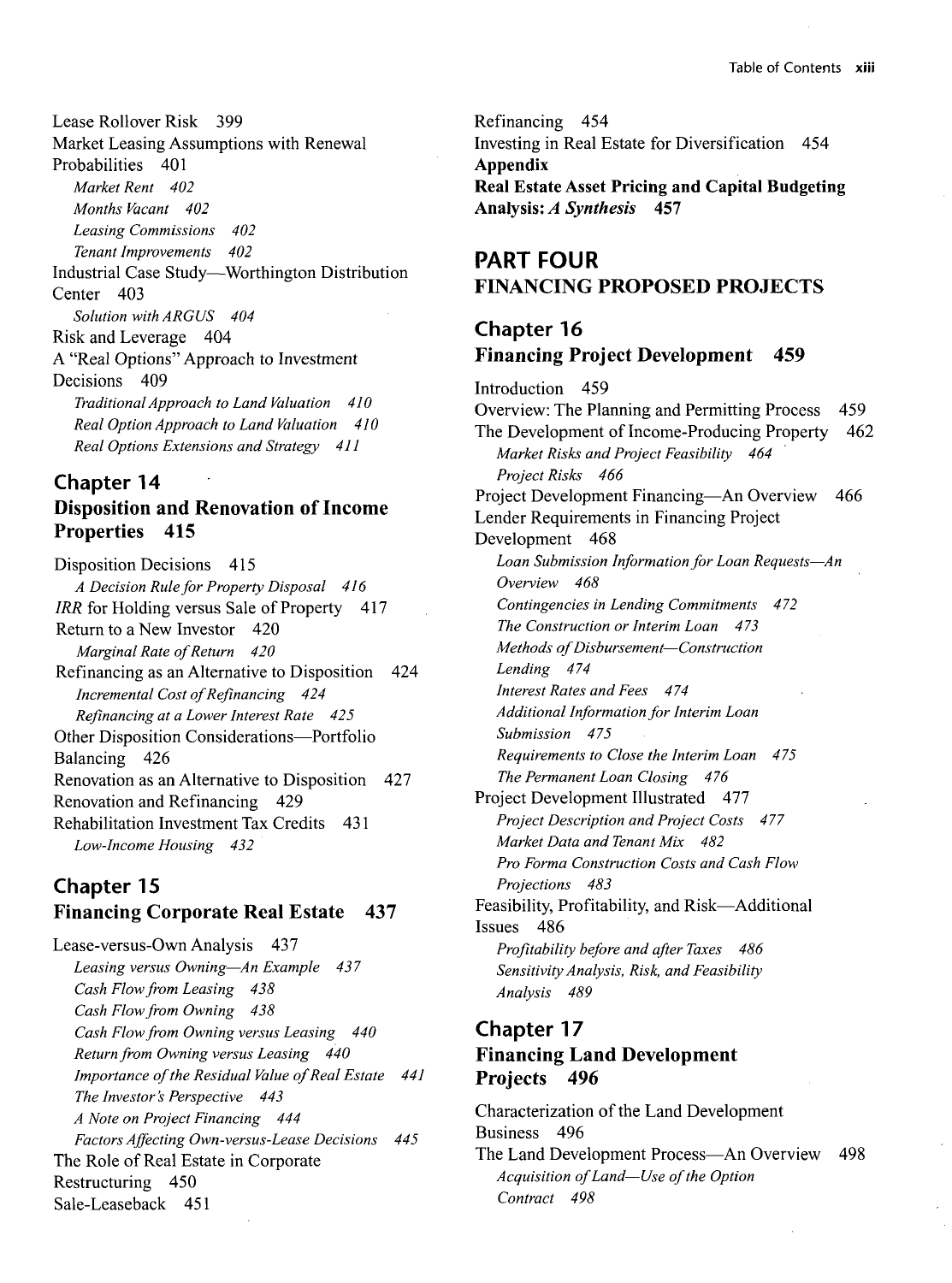*Financing and Development 500* Lender Requirements in Financing Land Development 503 *Detailed Cost Breakdowns 505 General Contracts and Subcontracts 505* Residential Land Development Illustrated 506 *Market Conditions and Site Plan 506 Estimating Development Cost and Interest Carry 509 Estimating Release Prices per Parcel Sold 517 Loan Request and Repayment Schedule 517* Project Feasibility and Profitability 517 *Project IRR and Net Present Value 520 Entrepreneurial Profits 521 Sensitivity Analysis 521*

#### **PART FIVE**

# ALTERNATIVE REAL ESTATE FINANCING AND INVESTMENT VEHICLES

#### Chapter 18 Joint Ventures, Syndications, and Partnerships 525

Joint Ventures 525 *Organizational Forms 526 Profit Sharing 526* Initial Capital Contributions 526 Sharing Cash Flow from Operations 527 Sharing of Cash Flow from Sale 528 Summary of Cash Flows Distributed in Each Operating Year 529 Cash Flow from Sale 530 *IRR* to Each Joint Venture Party 531 Variation on the Preferred *IRR—"IRR* Lookback" 531 Syndications 532 Use of the Limited Partnership in Private and Public Syndicates 533 Private Syndication Problem Illustrated 534 *Financial Considerations*—*Partnership Agreement 534 Operating Projections 536 Statement ofBefore-Tax Cash Flow (BTCF) 536 Calculation of Net Income or Loss 537 Calculation of Capital Gain from Sale 537* Capital Accounts 538 *Distribution of Cash from Sale of Asset 539 Calculation of After-Tax Cash Flow andATIRR on Equity 539* Partnership Allocations and Substantial Economic Effect 542 Capital Accounts and Gain Charge-Backs 543

Use of Limited Partnership in Private and Public Syndicates 545 *Use of Corporate General Partners 546 Private versus Public Syndicates 546 Accredited Investors*—*Regulation D 546* Regulation of Syndicates 547 *Investment Objectives and Policies 548 Promoters' and Managers' Compensation 548 Investor Suitability Standards 549* Federal and State Securities Authorities 549 Chapter 19 The Secondary Mortgage Market: Pass-Through Securities 554

Introduction 554 Evolution of the Secondary Mortgage Market 554 *Early Buyers of Mortgage Loans 555* The Secondary Market after 1954 555 *FNMA s Changing Role 556* The Government National Mortgage Association 556 *Mortgage-Backed Securities and the GNMA Payment Guarantee 557* The Federal Home Loan Mortgage Corporation 558 Operation of the Secondary Mortgage Market 558 *Direct Sale Programs 558 The Development of Mortgage-Related Security Pools 559* Mortgage-Backed Bonds 560 *Pricing Mortgage-Backed Bonds 561 Subsequent Prices 562* Mortgage Pass-Through Securities 564 *Important Characteristics of Mortgage Pools 565 Mortgage Pass-Through Securities: A General Approach to Pricing 569 Mortgage Pass-Through Payment Mechanics Illustrated 571 Prepayment Patterns and Security Prices 5 72 Prepayment Assumptions 574* The Effects of Prepayment Illustrated 575 *Security Prices and Expected Yields 577 Market Interest Rates and Price Behavior on Mortgage Pass-Throughs 577 A Note on MBBs and MPTs 578*

#### Chapter 20 The Secondary Mortgage Market: CMOs and Derivative Securities 581

Introduction 581 Mortgage Pay-Through Bonds (MPTBs) 581